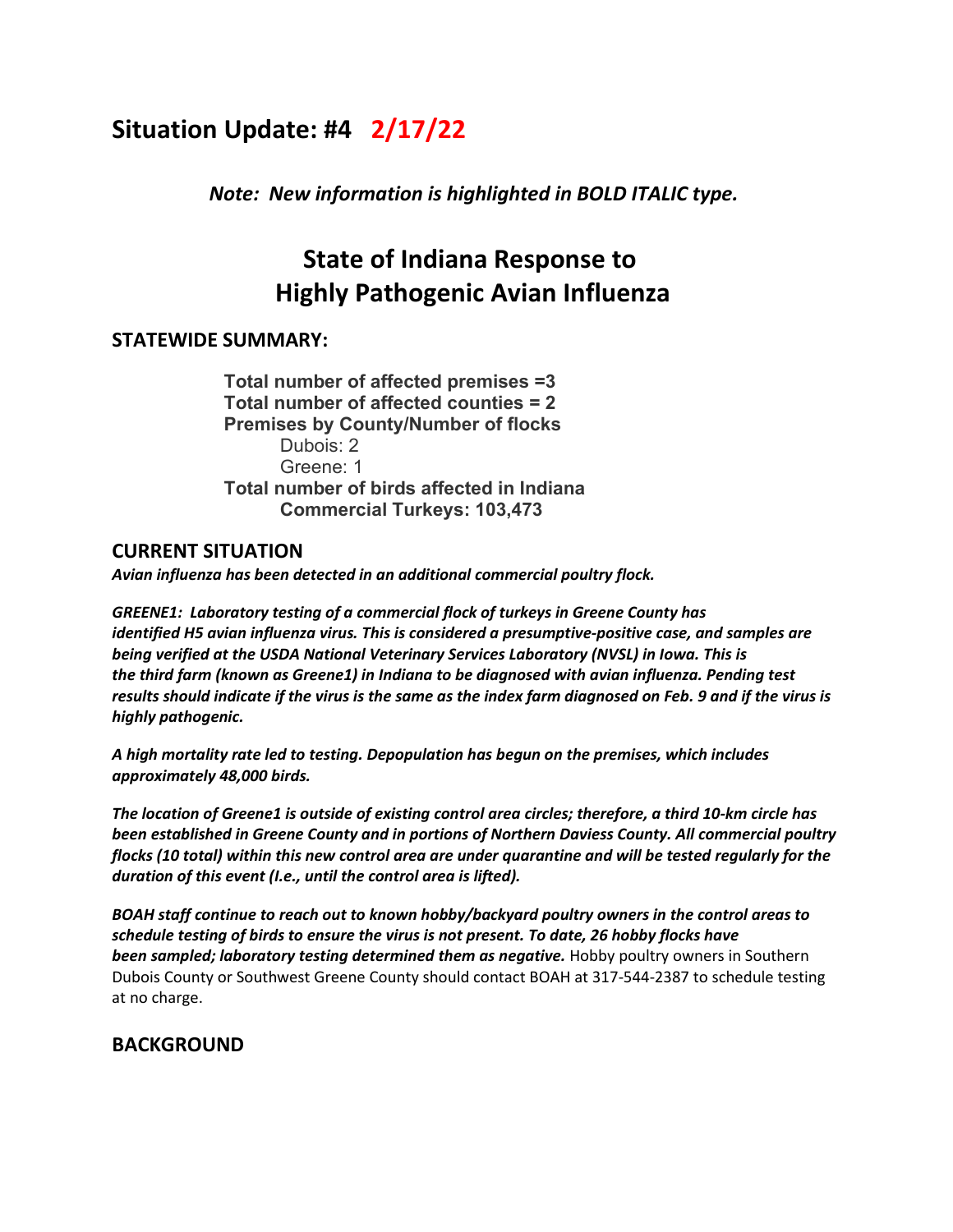On Feb. 9, 2022, a confirmed case of H5N1 highly pathogenic avian influenza (HPAI) was identified in a single commercial turkey flock in Dubois County. This is the first report of HPAI in commercial poultry in the United States since 2020 and the first in Indiana since 2016.

Samples were collected from the birds on Feb. 7 and submitted to the Indiana Animal Disease Diagnostic Laboratory (ADDL) at Purdue University after approximately one hundred birds died, flock appeared lethargic and decreased consumption of water. Tests indicated a likely infection of an H5 avian influenza virus. Under standard protocols, the results were reported to the Indiana State Board of Animal Health (BOAH), which authorized prompt transport of the samples to US Department of Agriculture's National Veterinary Services Laboratory (NVSL) in Ames, IA for confirmatory testing. NVSL confirmed that the virus present was a highly pathogenic strain of H5N1 (with a Eurasian H5 goose/Guangdong lineage).

Upon confirmation of HPAI, the 29,000 turkeys in the flock (known as "Dubois 1") were depopulated to prevent the spread of the disease in the area.

On Feb. 15 laboratory testing of a second commercial flock of turkeys in Dubois County has identified the H5 avian influenza virus (known as Dubois2).

Upon confirmation of HPAI, the 26,473 turkeys in the flock (known as Dubois 2) were depopulated to prevent the spread of the disease in the area.

Ongoing testing of commercial and small, hobby flocks continues on a weekly basis.

## **RESPONSE**

BOAH is working with multiple state and federal partners to respond to this event, including Indiana Department of Health, Indiana Department of Homeland Security, Indiana Department of Natural Resources, Indiana Department of Environmental Management, and USDA Veterinary Services, *Wildlife Services* and Farm Service Agency.

## **PUBLIC ADVISORIES**

#### *Food Safety*

Avian influenza *does not present a food safety risk*; poultry and eggs are safe to eat. Officials are not aware of any public health significance with this virus. No cases of human infection have been reported. Human health agencies will be monitoring workers and others in contact with birds to monitor for influenza-like illness.

### *Animal Health*

Hobby poultry owners are encouraged to be aware of the signs of avian influenza and report illness and/or death to the **USDA Healthy Birds Hotline:  866-536-7593**. Callers will be routed to a state or federal veterinarian in Indiana for a case assessment. Dead birds should be double-bagged and refrigerated for possible testing.

Signs include:  sudden death without clinical signs; lack of energy or appetite; decreased egg production; soft-shelled or misshapen eggs; swelling or purple discoloration of head, eyelids, comb, hocks; nasal discharge; coughing; sneezing; lack of coordination; and diarrhea. A great resource for backyard bird health information is online at**:** [www.aphis.usda.gov/aphis/ourfocus/animalhealth/animal-disease-](http://www.aphis.usda.gov/aphis/ourfocus/animalhealth/animal-disease-information/avian/defend-the-flock-program/dtf-resources/dtf-resources)